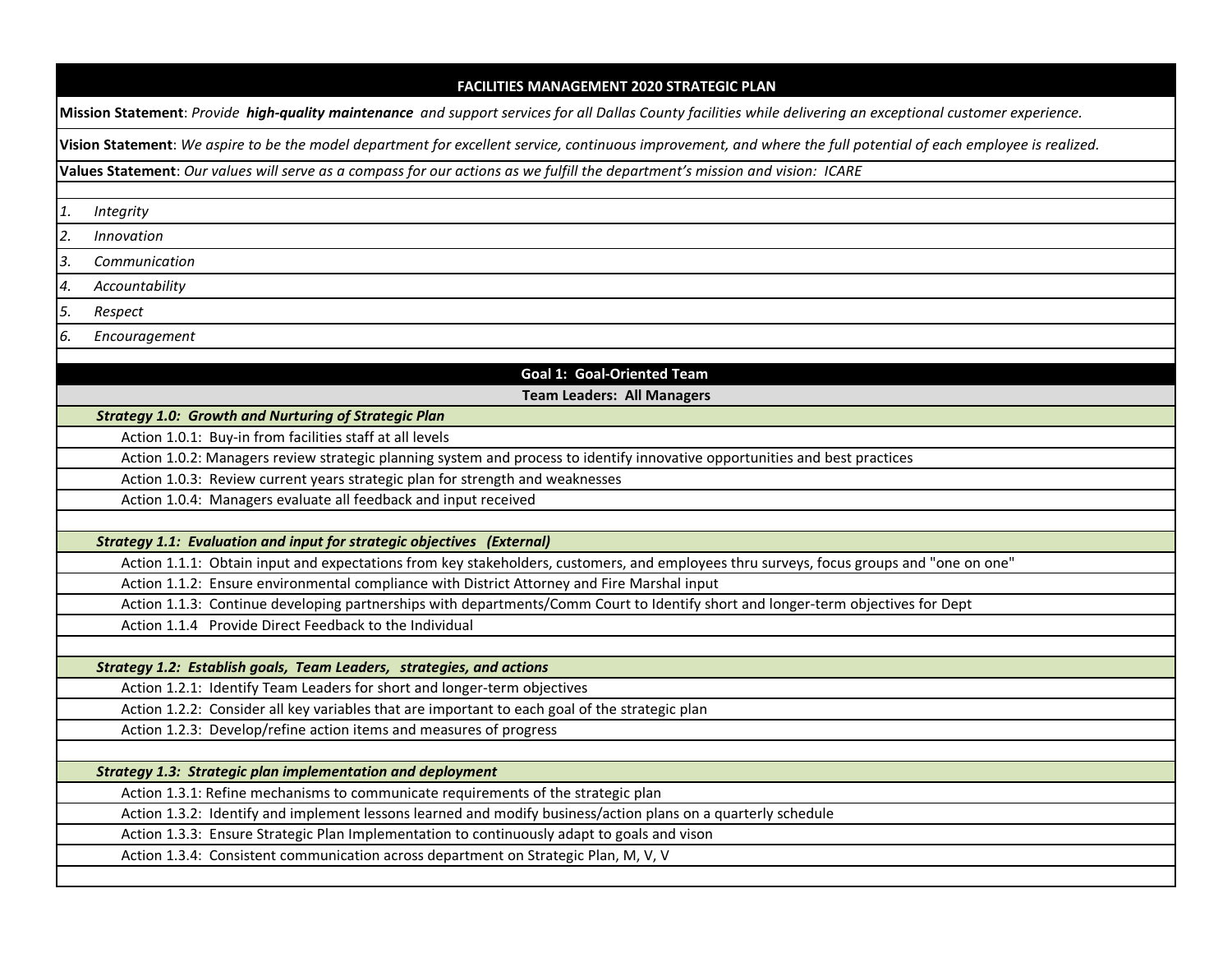|                                                    | <b>Strategy 1.4: Promote Integrity and Trust within the department</b>                                                                                                                                                                    |
|----------------------------------------------------|-------------------------------------------------------------------------------------------------------------------------------------------------------------------------------------------------------------------------------------------|
|                                                    | Action 1.4.1: Identify and establish consistent expectations of Integrity and Trust                                                                                                                                                       |
|                                                    | Action 1.4.2: Implement individual sessions with staff to communicate expectations of Integrity and Trust                                                                                                                                 |
|                                                    | Action 1.4.3: Develop program to recognize and hold employees accountable to breaches of Integrity and Trust                                                                                                                              |
|                                                    |                                                                                                                                                                                                                                           |
|                                                    | <b>Strategy 1.5: Enhance department meeting structure</b>                                                                                                                                                                                 |
|                                                    | Action 1.5.1: Continue senior leadership team meetings weekly                                                                                                                                                                             |
|                                                    | Action 1.5.2: Conduct small meetings with staff for two way communication                                                                                                                                                                 |
|                                                    | Action 1.5.3: Implement video teleconferencing to enhance efficient communication with front line staff                                                                                                                                   |
|                                                    |                                                                                                                                                                                                                                           |
| <b>Strategy 1.6: Individual accountability</b>     |                                                                                                                                                                                                                                           |
|                                                    | Action 1.6.1: Enhance job descriptions to include preventive maintenance and customer service as Facilities Department core values                                                                                                        |
|                                                    | Action 1.6.2: Develop facilities staff knowledge on Industry operational standards and procedures (IFMA Training program)                                                                                                                 |
|                                                    | Action 1.6.3: QA & Facility Managers "spot check" 5% of engine rooms work orders quarterly                                                                                                                                                |
|                                                    |                                                                                                                                                                                                                                           |
|                                                    | <b>Goal 2: Practice Sound Governance and Fiscal Accountability</b>                                                                                                                                                                        |
|                                                    | Team Leaders: Fiscal Services Manager/Contracts Manager                                                                                                                                                                                   |
|                                                    | <b>Strategy 2.0: Efficiency in fiscal management processes</b>                                                                                                                                                                            |
|                                                    | Action 2.0.1: Continue partnering with budget, auditors, and purchasing (emergency and level 1 statues) improve procurement practices                                                                                                     |
|                                                    | Action 2.0.2: Continue creating electronic efficiencies for departmental procurement practices                                                                                                                                            |
|                                                    | Action 2.0.3: Move towards electronic efficiencies for departmental procurement practices                                                                                                                                                 |
|                                                    | Action 2.0.4: Continue to effectively utilize our reg/rmr portals                                                                                                                                                                         |
|                                                    | Action 2.0.5: Continue training personnel to ensure efficiencies and budget control                                                                                                                                                       |
|                                                    |                                                                                                                                                                                                                                           |
| <b>Strategy 2.1: Effective contract management</b> |                                                                                                                                                                                                                                           |
|                                                    | Action 2.1.1: Review of departmental contracts, including extensions, for specifications with technical experts                                                                                                                           |
|                                                    | Action 2.1.2: Contract manager reviews/monitor contract performance after contract has been issued                                                                                                                                        |
|                                                    | Action 2.1.3 Contract manager will provide facilities managers 2020 purchase orders under contract and update them throughout the year for accuracy                                                                                       |
|                                                    | Action 2.1.4: Partner w/ Purchasing to develop database for contract expirations and extensions (including review period, 90 days out) for Fiscal Services and                                                                            |
| <b>Operations Manager</b>                          |                                                                                                                                                                                                                                           |
|                                                    | Action 2.1.5: Develop contracted services for preventitive maintenance of large installed eqpt (Chillers, generators etc.)                                                                                                                |
|                                                    |                                                                                                                                                                                                                                           |
| <b>Strategy 2.2: Fiscal accountability</b>         |                                                                                                                                                                                                                                           |
|                                                    | Action 2.2.1: Continue to ensure Facilities follows purchasing procedures                                                                                                                                                                 |
|                                                    | Action 2.2.2: Ensure that supervisors are following purchasing processes (SBE, Bids, JOC)                                                                                                                                                 |
|                                                    | Action 2.2.3: Weekly reporting to upper management of accounts balances for 126, 1021 & 1022                                                                                                                                              |
|                                                    |                                                                                                                                                                                                                                           |
|                                                    | Action 2.2.4: Semi-annual budget balance review and procurement for following budget year<br>Action 2.2.5: Train facilties staff on I-procurment procedures throughout the year; FSM will train new employees for Iprocurement-PO Inquiry |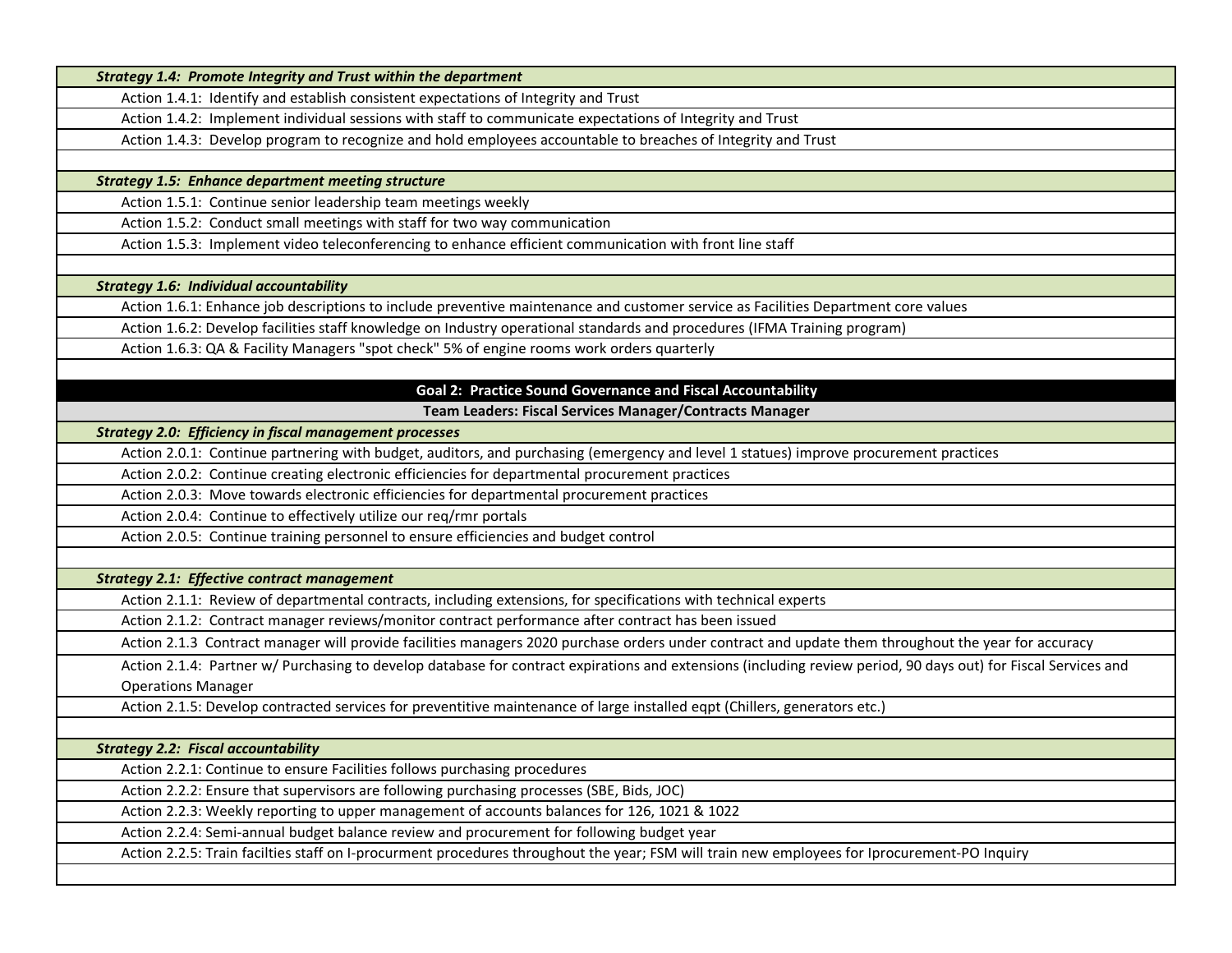| <b>Goal 3: Promote Excellence in Customer Service</b>                                                                                                             |  |
|-------------------------------------------------------------------------------------------------------------------------------------------------------------------|--|
| Team Leaders: Operations, Q/A Manager-Team/All Manager                                                                                                            |  |
| <b>Strategy 3.0: Listening to internal and external customer</b>                                                                                                  |  |
| Action 3.0.1: Continue networking with departments with an emphasis on performance                                                                                |  |
| Action 3.1.2: Continue customer service survey bi-annual with a concentration of building identification to correct/address issues                                |  |
| Action 3.1.3: Address the voice of the customer issues after survey                                                                                               |  |
|                                                                                                                                                                   |  |
| <b>Strategy 3.2: Relationship management</b>                                                                                                                      |  |
| Action 3.2.1: Quarterly customer service training at all levels; dispatch desk, day porters and vendor owners                                                     |  |
| Action 3.2.2: Manage complaint process with strong accountability and re-training procedures                                                                      |  |
| Action 3.2.3 Review complaint email portal daily; with a customer follow up                                                                                       |  |
|                                                                                                                                                                   |  |
| <b>Strategy 3.3: CMMS enhancements</b>                                                                                                                            |  |
| Action 3.3.1: Implementation of complete CMMS county wide; planned maintenance, work orders and customer survey modules                                           |  |
| Action 3.3.2: Create CMMS and implement operational procedures                                                                                                    |  |
| Action 3.3.3: Create work orders for all department, additions, maintenance and repairs activities                                                                |  |
| Action 33:4: Develop automated survey per completed work order once CMMS is implemented                                                                           |  |
| <b>Strategy 3.4: Monitor out sources county contracts</b>                                                                                                         |  |
| Action 3.4.1: Monitor janitorial, pest control, window cleaning, carpet cleaning contracts for best practices                                                     |  |
| Action 3.4.2: Monitor janitorial inspection process by including to QA (quality assurance) team inspections                                                       |  |
| Action 3.4.3: Engage Facilities Managers at all levels to perform routinely janitorial inspections to enhance front of the house                                  |  |
| Action 3.4.4: Continue to update Q/A with all changes w/clients and building needs regarding the front of the house approach                                      |  |
|                                                                                                                                                                   |  |
| Strategy 3.5: Improve the appearance parking facilities and building grounds                                                                                      |  |
| Action 3.5.1: Enhance quality of parking lots, re-striping 50% of parking lots, explore options for regular maintenance, including agreements with R&B districts. |  |
| Action 3.5.2: Address safety concerns for customers, i.e. (cameras, speed bumps, stairwells)                                                                      |  |
| Action 3.5.3: Develop onsite customer based amenities to enhance the customer experience (car wash)                                                               |  |
| Action 3.5.4: Add directional signage in FCCB Parking Lots C, D and F                                                                                             |  |
|                                                                                                                                                                   |  |
| Goal 4: Engagement and Development of Workforce Talent                                                                                                            |  |
| <b>Team Leaders: HR Generalist and Director</b>                                                                                                                   |  |
| <b>Strategy 4.0: Effective recruitment of employees</b>                                                                                                           |  |
| Action 4.0.1: Continue prescreening applications to ensure qualified people are hired                                                                             |  |
| Action 4.0.2: Managers promote job openings and encourage qualified candidates to apply in the daily morning meetings                                             |  |
| Action 4.0.3: Effectively monitor networking outreach (inhouse recruitment with HR)                                                                               |  |
| Action 4.0.4: Continue and enhance partnerships with technical schools, Texas Workforce Commission, career fairs, etc.                                            |  |
| <b>Strategy 4.1: Compensation program and strategy</b>                                                                                                            |  |
| Action 4.1.1: Establish and implement market-based system-wide compensation                                                                                       |  |
| Action 4.1.2: Streamline, simplify and automate procedure to review promotional opportunities                                                                     |  |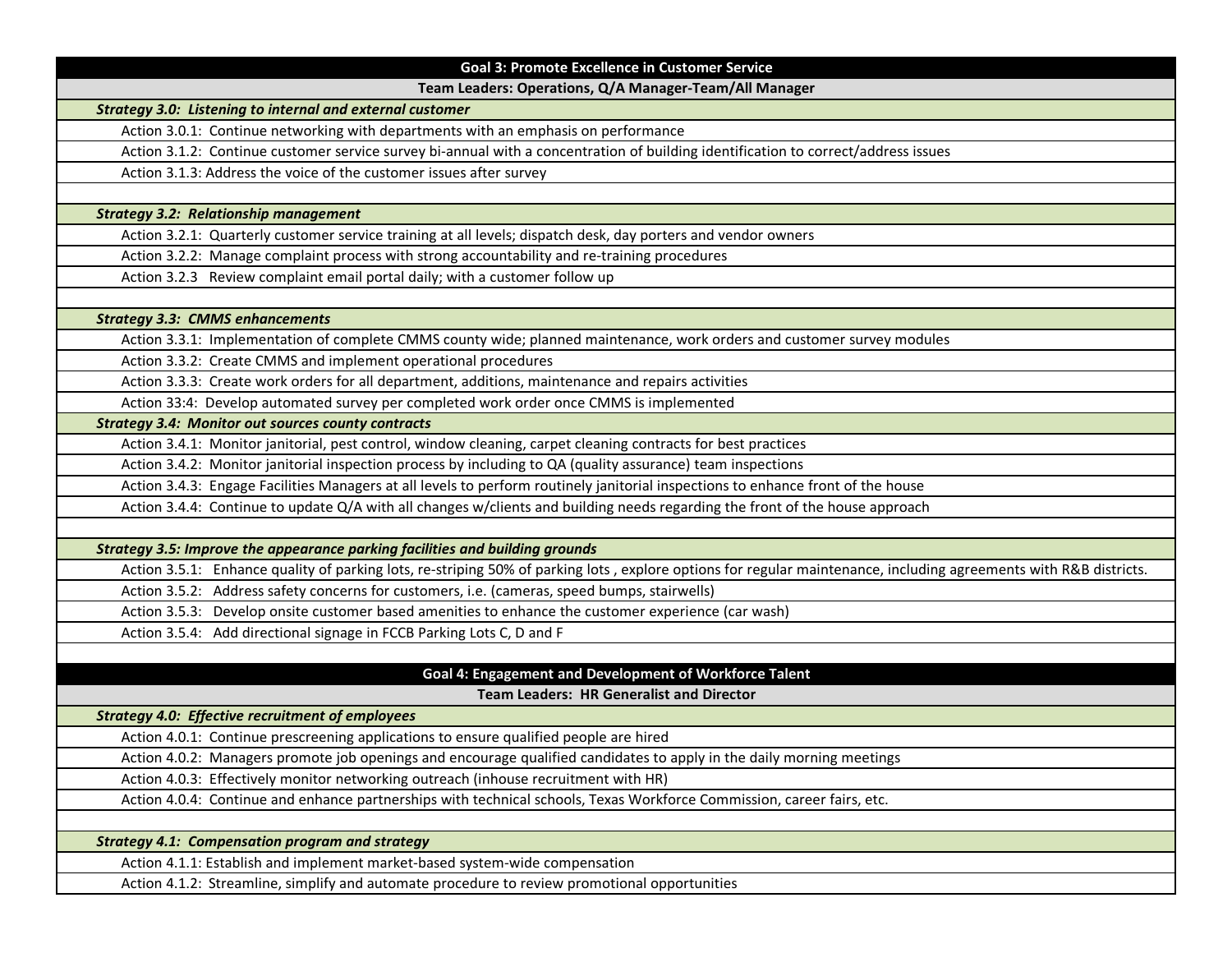|                                          | <b>Strategy 4.2: Enhance evaluation and improvement systems</b>                                                                                       |
|------------------------------------------|-------------------------------------------------------------------------------------------------------------------------------------------------------|
|                                          | Action 4.2.1: Continue enhancement of mid year review, performance evaluations, 360 feedback and employee satisfaction surveys                        |
|                                          | Action 4.2.2: Continue to build a culture that embraces performance, accountability and communication                                                 |
|                                          | Action 4.2.3: Manage performance and design a reward system that keep employees motivated                                                             |
|                                          | Action 4.2.4: Develop and implement clear evaluation criteria                                                                                         |
|                                          |                                                                                                                                                       |
| <b>Strategy 4.3: Staff development</b>   |                                                                                                                                                       |
|                                          | Action 4.3.1: Develop and implement succession strategy to ensure organizational growth                                                               |
|                                          | Action 4.3.2: Establish on-boarding procedure for new hires to include, tools requirements, set time with "leads" and managers                        |
|                                          | Action 4.3.3: Develop training metrics and standards for new hires                                                                                    |
|                                          | Action 4.3.4: Develop a new hire in-house training (senior staff member to new recruit)                                                               |
|                                          | Action 4.3.5: Redevelope employee awards program                                                                                                      |
|                                          |                                                                                                                                                       |
|                                          | <b>Strategy 4.4: HR compliance and policies</b>                                                                                                       |
|                                          | Action 4.4.1: Develop and communicate clear (understandable) policies that balance the interests of both management and employees                     |
|                                          | Action 4.4.2: Fully integrate compliance expectations within the policy framework                                                                     |
|                                          | Action 4.4.3: Develop flexible work schedule to promote work-life balance                                                                             |
|                                          | Action 4.4.4: Create procedures to communicate policy changes throughout the organization effectively                                                 |
|                                          |                                                                                                                                                       |
|                                          | <b>Goal 5: Ensure High Performance Organization</b><br>Team Leaders: Assistant Directors, Facilities Managers, CAPEX & Process Improvement Specialist |
|                                          | <b>Strategy 5.0: Promoting organizational excellence</b>                                                                                              |
|                                          | Action 5.0.1: Manage identified critical bldg. operations (i.e. SWIFS, Jails & Juvenile) with response and protocols                                  |
|                                          | Action 5.0.2: Effectively communicate organizational structure (vendors, JOC, internal customers, etc.)                                               |
|                                          |                                                                                                                                                       |
| <b>Strategy 5.1: Process improvement</b> |                                                                                                                                                       |
|                                          | Action 5.1.1: Establish timelines for all process improvement projects implementation and control processes                                           |
|                                          | Action 5.1.2: Report quarerty improvement projects, implementation and control processes                                                              |
|                                          |                                                                                                                                                       |
|                                          | <b>Strategy 5.2: Procedures implementations and results measurement</b>                                                                               |
|                                          | Action 5.2.1: Identify major processes that require improvement                                                                                       |
|                                          | Action 5.2.2: Exploration of possible applications of ISO standards                                                                                   |
|                                          | Action 5.2.3: Train 30% frontline employees on process improvement (yellow belt training)                                                             |
|                                          | Action 5.2.4: Consistent use of comparative data (ICMA, IFMA, gov. facilities depts.) for department operations                                       |
|                                          | Action 5.2.5: Develop, organize and digitize department procedures. Align and upgrade drawing software with consultants and industry standards        |
|                                          | Action 5.2.6: Improve project tracking and documentation of processes                                                                                 |
|                                          | Action 5.2.7: Standardize project close-out and commissioning                                                                                         |
|                                          | Action 5.2.8: Develop standards for construction material (locks, plumbing fixtures, lighting etc.)                                                   |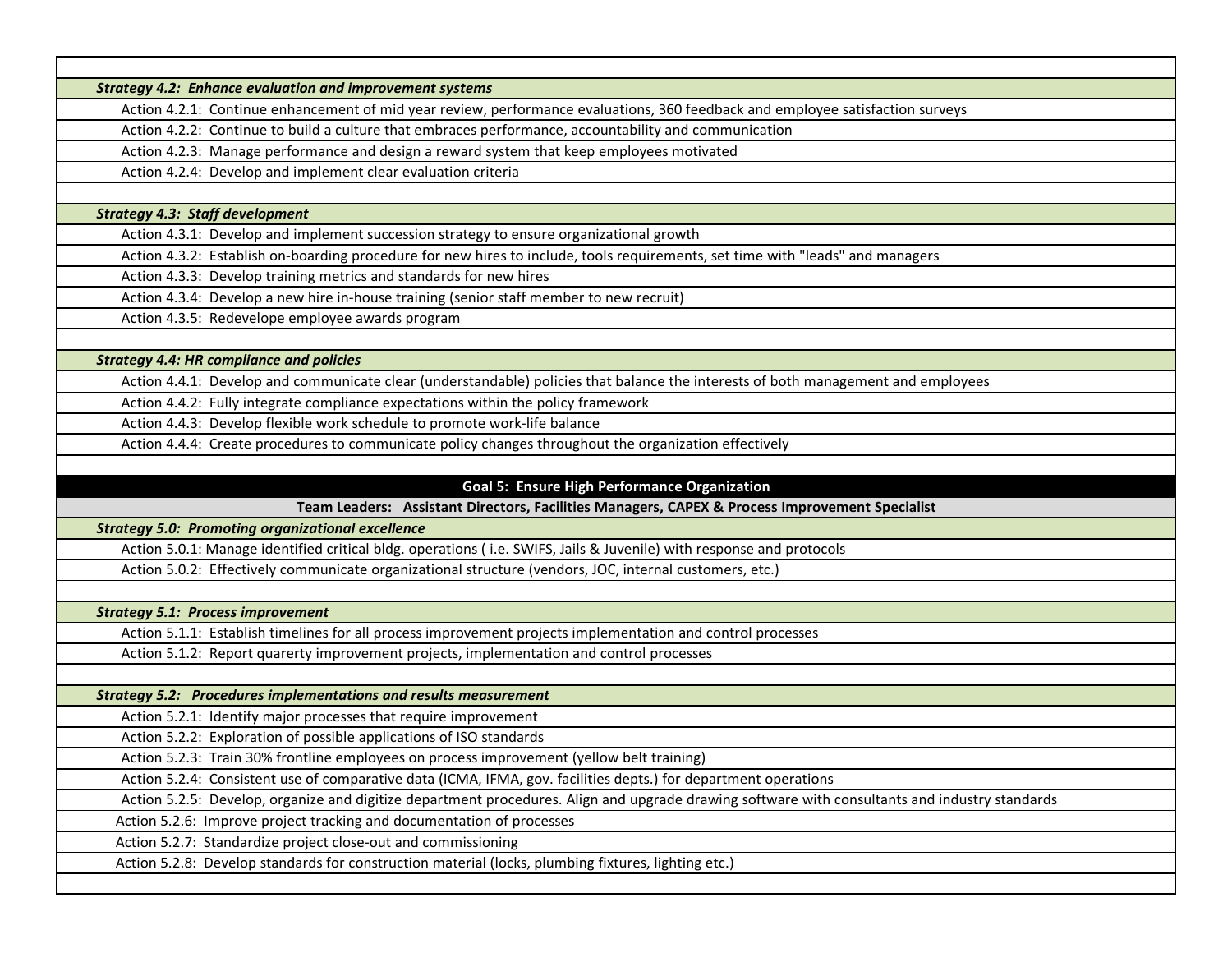*Strategy 5.3: Promote a culture of innovation throughout the department* 

Action 5.3.1: Communicate Innovation Award Policy to generate new ideas

Action 5.3.2: Establish a Lean/Six Sigma committee to review new innovation ideas

Action 5.3.3: Communicate innovation winners and new processes

*Strategy 5.4: Fleet management* 

Action 5.4.1: Monitor vehicle efficiency and safe use thru GPS

Action 5.4.2: Enforcing county policy and hold all drivers accountable (i.e.tolltags, red-light-City of Dallas, Country Taxpayers concerns)

Action 5.4.3: Implement defensive driving safety training every two years for all facilities drivers

Action 5.4.4: Monitor drivers safety kits, first aid kits and fire extinguisher in all vehicles (install tint for hot summer days)

*Strategy 5.5: Assess staffing throughout department* 

Action 5.5.1: Review the square footage coverage per employee/operational rate

Action 5.5.2: Review the allocation of staff throughout the department based on county needs

Action 5.5.3: Develop schedule that considers work/life balance while staffing departments to continue to maintain facilities 100%

 *Strategy 5.6: Environmental stewardship* 

Action 5.6.1: Develop & implement green initiatives programs according to the latest facility management standards

Action 5.6.2: Continue to inspect county facilities drinking water standards and make recommendations

Action 5.6.3: Monitor and manage sensitive environmental items such as asbestos and other hazards

Action 5.6.4: Reauthorize the solicitation of the energy performance contracting program

Action 5.6.5: Develop a plan to re-direct cardboard from landfill to recycling center

*Strategy 5.7: Inventory and parts supply review* 

Action 5.7.1: Review process and procedures

Action 5.7.2: Conduct and maintain daily inventory practices

Action 5.7.3: Implementation of supply chain process improvement and procedures

Action 5.7.4: Evaluate feasibility to have Fastenal/Grainger maintain & stock inventory at remote locations

Action 5.7.5: Develop contracts with purchasing for day to day expenses to eliminate PUPO purchases

*Strategy 5.8: Administration of the Capital Improvement Program* 

Action 5.8.1: CIP Manager provides a monthly expenditure report to facilities director and managers-CIP balances of 196 throughout the year

Action 5.8.2: CIP Manager visits each project, take pictures, updates with project manager weekly monitoring for quarterly reporting

Action 5.8.3: CIP Manager continue to monitor & identify (JOC, plumbing and parts, IDIQ-indefinite delivery/indefinite quantity) contracts

*Strategy 5.9: Enhance space utilization of County facilities* 

Action 5.9.1: Continue monitoring of space standards county wide

Action 5.9.2: Complete a review for the consolidation of County operations and reduction of the use of leased space

Action 5.9.3: Develop a program and design for the use of Old Red by the Court of Appeals before October 2020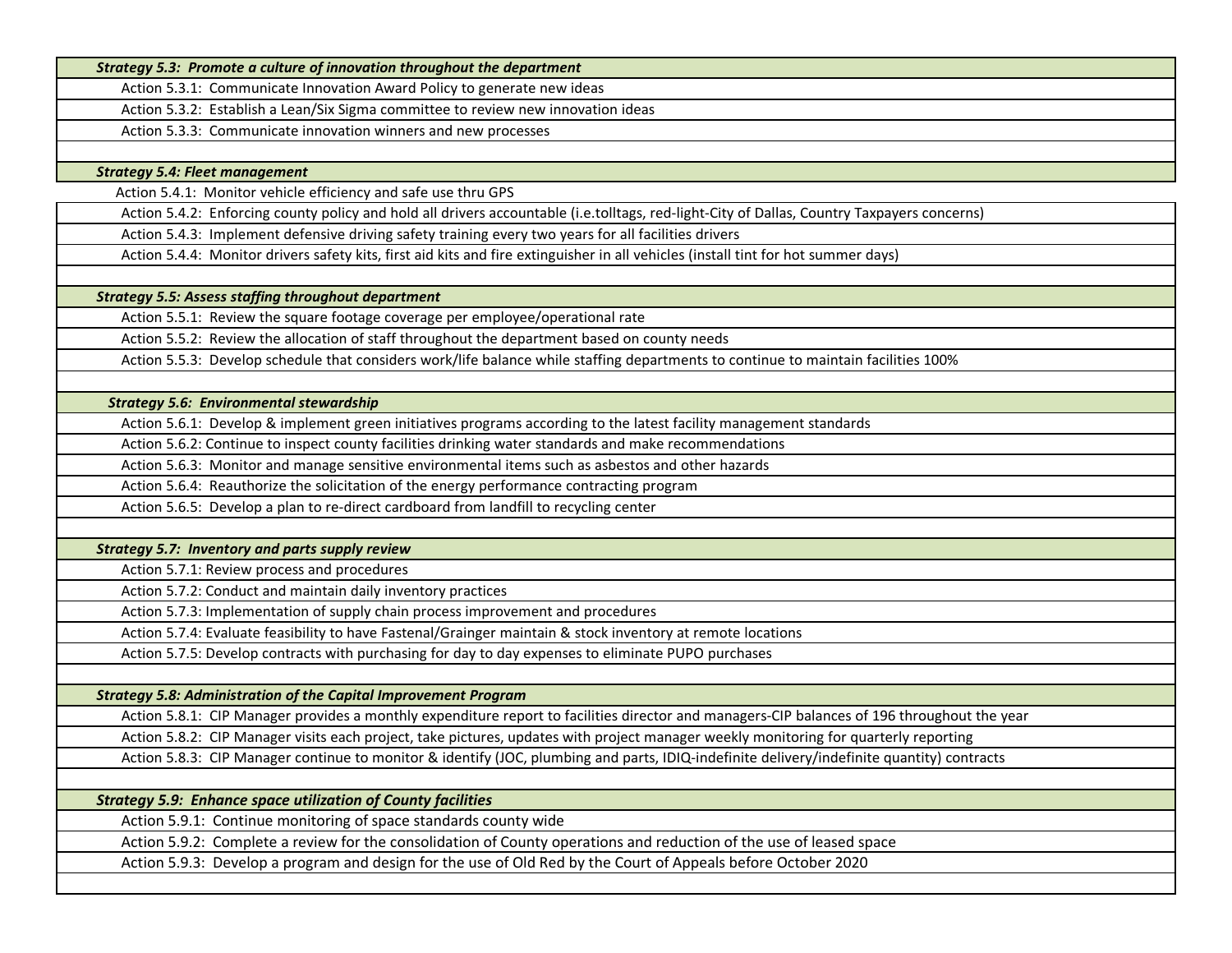| <b>Strategy 5.10: Enhance training opportunities</b>                                                                                                                |  |
|---------------------------------------------------------------------------------------------------------------------------------------------------------------------|--|
| Action 5.10.1: Provide computer training to front line staff                                                                                                        |  |
| Action 5.10.2: Create mechanism to document all training                                                                                                            |  |
|                                                                                                                                                                     |  |
| Goal 6: Maintaining the Highest Workplace Safety and Emergency Preparedness                                                                                         |  |
| Team Leaders: Facilities Manager and Project Engineering                                                                                                            |  |
| <b>Strategy 6.0: Catastrophic events action plan</b>                                                                                                                |  |
| Action 6.0.1: Continue to train facilities personnel during inclement weather and natural disasters throughout the county                                           |  |
| Action 6.0.2: Ensure necessary resources to accomplish plan                                                                                                         |  |
| Action 6.0.3: Effectively communicate response plans, posted signage                                                                                                |  |
| Action 6.0.4: Develop training exercise drills and training schedule to ready staff for emergency events/natural disasters                                          |  |
| Action 6.0.5: Implement active shooter training for all facilities employees                                                                                        |  |
| Strategy 6.1: Enhance the workplace safety program                                                                                                                  |  |
| Action 6.1.1: Enhance safety compliance reviews for engine rooms                                                                                                    |  |
| Action 6.1.2: Continue to develop and deploy safety topic schedule (onsite, website and DCFMNews emails)                                                            |  |
| Action 6.1.3: Implement mandatory online safety training capabilities to all frontline staff                                                                        |  |
| Action 6.1.4: Develop hazmat and flammable storage program                                                                                                          |  |
| Action 6.1.5: Managers monitor quarterly workman's comp engine room safety; develop and implement recognition program                                               |  |
|                                                                                                                                                                     |  |
| <b>Strategy 6.2: Ensure ADA regulatory compliance</b>                                                                                                               |  |
| Action 6.2.1: ADA regulatory consultant to provide non-compliance for corrections                                                                                   |  |
| Action 6.2.2: Set program goals to correct non-compliance ADA around the County. Complete 50% of ADA Priorities 2,3, and 4 in the high-traffic buildings            |  |
| Action 6.2.3: Implement-ADA evacuation plan                                                                                                                         |  |
|                                                                                                                                                                     |  |
| <b>Strategy 6.3: Storage tank program</b>                                                                                                                           |  |
| Action 6.3.1: Implement management plan outlining roles of Facilities Management and operators                                                                      |  |
| Action 6.3.2: Implement training, inspections, and a replacement program                                                                                            |  |
| Strategy 6.4: Improve security and life safety infrastructure at County properties                                                                                  |  |
| Action 6.4.1: Update the standards for fire protection equipment, security and camera controls                                                                      |  |
| Action 6.4.2: Install new duress at George Allen, District and County Clerks, and Jury Services                                                                     |  |
| Action 6.4.3: Replace fire panel in Grand Prairie Sub and Panoramic Circle with panels that report to George Allen                                                  |  |
| <b>Strategy 6.5: Improve security presence at County facilities</b>                                                                                                 |  |
| Action 6.4.1: Upgrade aged cameras at County buildings: Replace 3 analog cameras in GA                                                                              |  |
| Action 6.4.2: Install cameras in public areas of county buildings: Add 360 cameras on floors 3-7 in FCCB, to floors 3 and 4 of GA, to FCCB C, D and F parking areas |  |
| Action 6.4.3: Install exterior cameras to provide view around adult detention facility and FCCB                                                                     |  |
|                                                                                                                                                                     |  |
| Action 6.4.4: Review annunciation systems that announce alerts (Active Shooter, Fire, Tornado etc.)                                                                 |  |
| Action 6.4.5: Review badging for contracted vendors and develop badges that ID them as non county employees                                                         |  |
| Action 6.4.6: Properly review and badge all janitorial vendors with DC picture IDs                                                                                  |  |